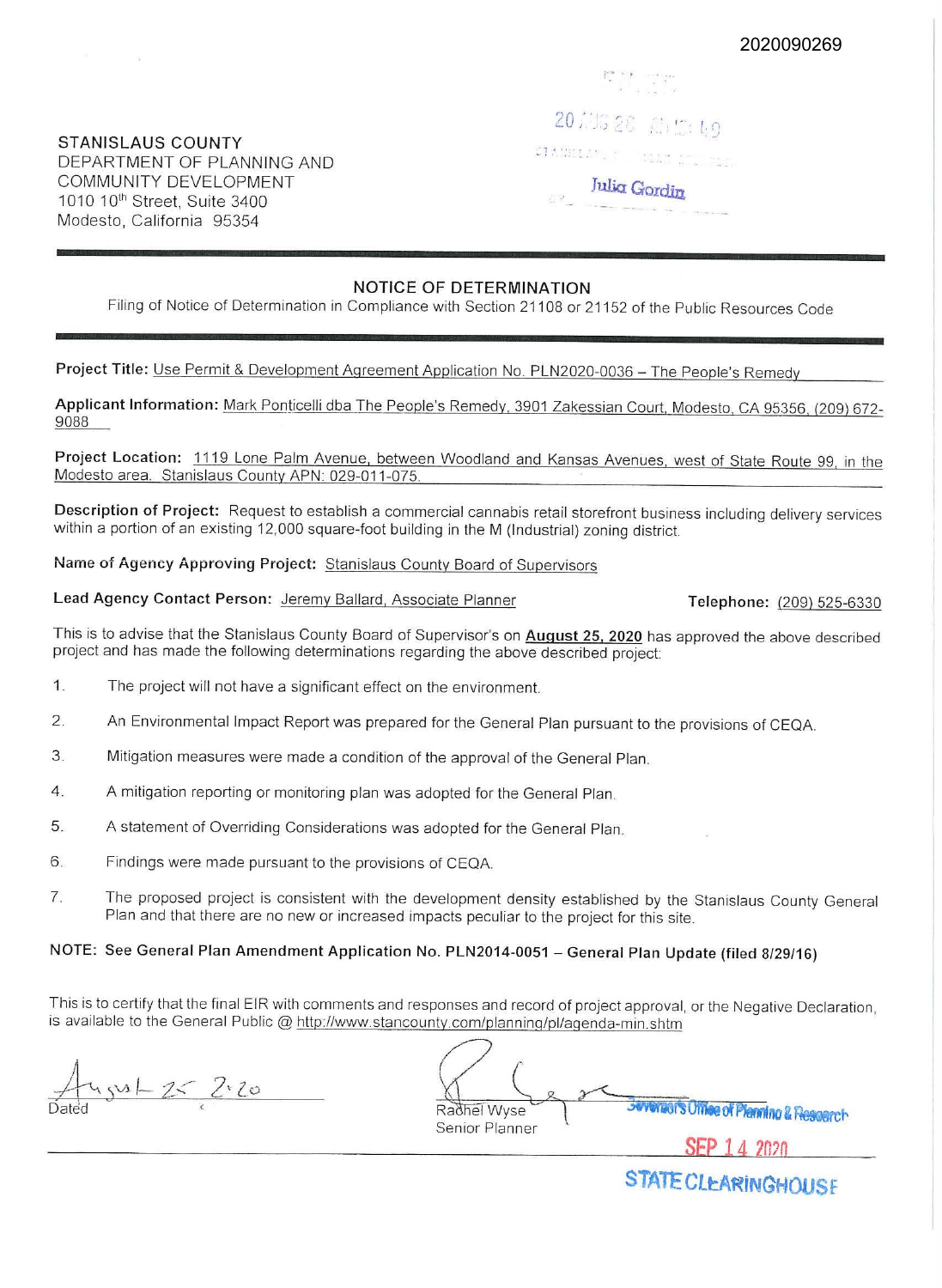# RECT # COO4472125

 $\ddot{\phantom{a}}$ 

Į.

August 28, 2020 ----- 13:20:52

Stanislaus, County Recorder<br>Donna Linder Co Recorder Office

 $\mathcal{L}_{\mathrm{L}}$ 

ķ.

Ŷ.

| $_{\text{Document}}$ $\approx 0 - 108$ |         |  |  |
|----------------------------------------|---------|--|--|
| Check Number 3481<br>REON BY           |         |  |  |
| County Admin Fee                       | \$57.00 |  |  |
|                                        |         |  |  |
| Total fee                              | \$57.OO |  |  |
| Amount Tendered                        | 457.00  |  |  |
|                                        |         |  |  |
| Change                                 | \$0.QO  |  |  |
| PMP.C1/0/0                             |         |  |  |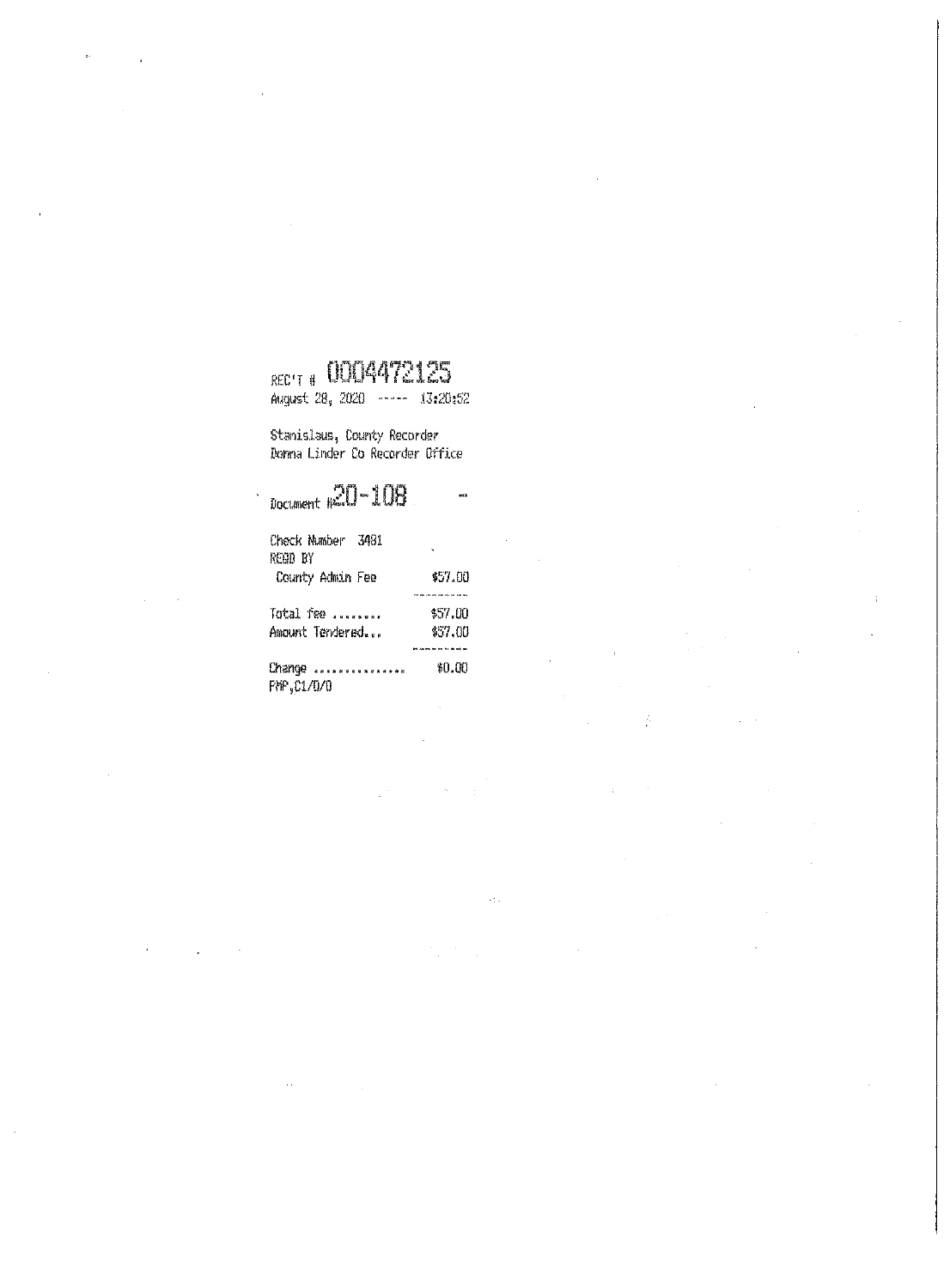| State of California - Department of Fish and Wildlife<br>2020 ENVIRONMENTAL FILING FEE CASH RECEIPT                                                                                                                                                                                                                                                                                                                          |                                      |                                                                   |                                        |                                                     |                                            |  |
|------------------------------------------------------------------------------------------------------------------------------------------------------------------------------------------------------------------------------------------------------------------------------------------------------------------------------------------------------------------------------------------------------------------------------|--------------------------------------|-------------------------------------------------------------------|----------------------------------------|-----------------------------------------------------|--------------------------------------------|--|
| DFW 753.5a (REV. 12/01/19) Previously DFG 753.5a                                                                                                                                                                                                                                                                                                                                                                             |                                      |                                                                   |                                        |                                                     |                                            |  |
|                                                                                                                                                                                                                                                                                                                                                                                                                              |                                      |                                                                   | Print                                  | startOver                                           | Finalize&Email                             |  |
|                                                                                                                                                                                                                                                                                                                                                                                                                              |                                      |                                                                   | <b>RECEIPT NUMBER:</b>                 |                                                     |                                            |  |
|                                                                                                                                                                                                                                                                                                                                                                                                                              |                                      | $50 -$<br>08/28/2020<br>$-108$                                    |                                        |                                                     |                                            |  |
|                                                                                                                                                                                                                                                                                                                                                                                                                              |                                      |                                                                   |                                        |                                                     | STATE CLEARINGHOUSE NUMBER (If applicable) |  |
| SEE INSTRUCTIONS ON REVERSE. TYPE OR PRINT CLEARLY.                                                                                                                                                                                                                                                                                                                                                                          |                                      |                                                                   |                                        |                                                     |                                            |  |
| <b>LEAD AGENCY</b><br>Stanislaus County Department of Planning and Community Development                                                                                                                                                                                                                                                                                                                                     |                                      | <b>LEADAGENCY EMAIL</b>                                           |                                        | DATE                                                |                                            |  |
| COUNTY/STATE AGENCY OF FILING                                                                                                                                                                                                                                                                                                                                                                                                |                                      | 08/28/2020                                                        |                                        |                                                     |                                            |  |
| Stanislaus                                                                                                                                                                                                                                                                                                                                                                                                                   |                                      |                                                                   |                                        |                                                     | DOCUMENT NUMBER<br>2020-108                |  |
| PROJECT TITLE                                                                                                                                                                                                                                                                                                                                                                                                                |                                      |                                                                   |                                        |                                                     |                                            |  |
| Use Permit & Development Agreement Application No. PLN2020-0036 - The People's Remedy<br>PROJECT APPLICANT NAME<br>Mark Ponticelli dba The People's Remedy<br>PROJECT APPLICANT ADDRESS<br>3901 Zakessian Court                                                                                                                                                                                                              | $\sim 1000$                          | <b>PROJECT APPLICANT EMAIL</b><br> CITY<br>Modesto :              | <b>STATE</b><br>CA                     | PHONE NUMBER<br>(209) 672-9088<br>ZIP CODE<br>95356 |                                            |  |
| PROJECT APPLICANT (Check appropriate box)                                                                                                                                                                                                                                                                                                                                                                                    |                                      |                                                                   |                                        |                                                     |                                            |  |
| Cocal Public Agency<br>□ School District                                                                                                                                                                                                                                                                                                                                                                                     |                                      | <b>CE</b> and the company<br>Other Special District               | State Agency:                          |                                                     | 7 Private Entity                           |  |
| Environmental Impact Report (EIR)<br>□ Mitigated/Negative Declaration (MND)(ND)<br>Certified Regulatory Program (CRP) document - payment due directly to CDFW<br>$\Box$ Exempt from fee<br>ti dell'in<br><b>Sales Common</b><br>$\Box$ Notice of Exemption (attach)<br><b>CONTRACTOR</b><br>□ CDFW No Effect Determination (attach)<br>$\boxed{\mathbb{Z}}$ Fee previously paid (attach previously issued cash receipt copy) | ras <sup>e</sup> xum<br>a in Villege | (日) 主任 (2)<br><b>Fig. 10 St. Car</b>                              | \$3,343.25<br>\$2,406.75<br>\$1,136.50 | $\Delta$ and $\Delta$                               | 0.00<br>0:00<br>.0.00                      |  |
| □ Water Right Application or Petition Fee (State Water Resources Control Board only)                                                                                                                                                                                                                                                                                                                                         |                                      |                                                                   |                                        |                                                     | istāvija<br>0.00                           |  |
| $\boxed{\angle}$ County documentary handling fee $\degree$<br>그 아이들은 사람에 있을 것이다.                                                                                                                                                                                                                                                                                                                                             |                                      | <b>Controller</b>                                                 | \$850.00<br>S                          |                                                     | 57.00                                      |  |
| state of the control of the segment of the<br>$\Box$ Other $\Box$                                                                                                                                                                                                                                                                                                                                                            |                                      | 人名英格兰人姓氏法埃尔的变体 医粘液性<br>$\Delta\sigma^2$ , $\sigma^2$ , $\sigma^2$ |                                        |                                                     |                                            |  |
| PAYMENT METHOD:                                                                                                                                                                                                                                                                                                                                                                                                              |                                      |                                                                   |                                        |                                                     |                                            |  |
| $\Box$ Cash<br>$\Box$ Credit<br><b>⊠</b> Check<br>$\Box$ Other                                                                                                                                                                                                                                                                                                                                                               | 下れ 一 小林                              | <b>Example 2 FOTAL RECEIVED</b>                                   |                                        |                                                     | 57,00                                      |  |
| SIGNATURE                                                                                                                                                                                                                                                                                                                                                                                                                    |                                      | AGENCY OF FILING PRINTED NAME AND TITLE                           |                                        |                                                     |                                            |  |
|                                                                                                                                                                                                                                                                                                                                                                                                                              |                                      | 的第三人称形式<br>Julia Gordin, Legal Clerk                              |                                        |                                                     |                                            |  |
| $\mathcal{V}$<br>÷.,<br>$\sim 10$<br>بالرابرة<br>AT TOP<br>$\sim 10^4$                                                                                                                                                                                                                                                                                                                                                       |                                      |                                                                   |                                        |                                                     |                                            |  |
| G.<br>$\epsilon$ $\epsilon^*$                                                                                                                                                                                                                                                                                                                                                                                                |                                      |                                                                   |                                        |                                                     |                                            |  |
|                                                                                                                                                                                                                                                                                                                                                                                                                              |                                      |                                                                   |                                        |                                                     |                                            |  |

ORIGINAL - PROJECT APPLICANT COPY - COPY - CDFW/ASB COPY - LEAD AGENCY COPY - COUNTY CLERK DFW 753.5a (Rev. 12012019)

 $\mathcal{L}$ 

l,